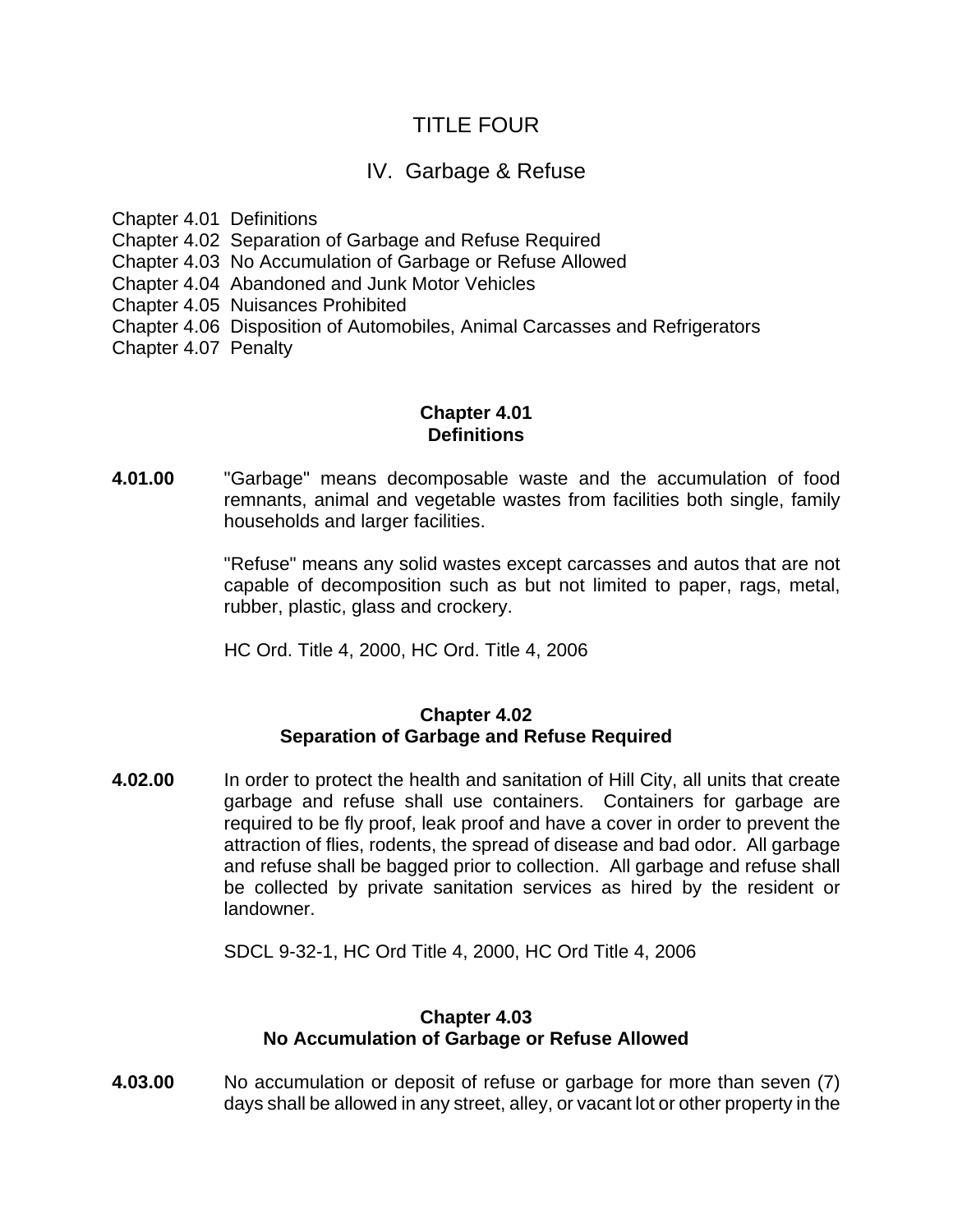municipality public or private except in preparation for transportation to landfills or construction as allowed by the Public Works Superintendent.

HC Ord, Title 4, 2000, HC Ord. Title 4, 2006

#### **Chapter 4.04 Abandoned and Junk Motor Vehicles**

#### **4.04.01 DEFINITIONS**

As used in this title the following words, terms and phrases shall have the meanings herein ascribed:

**A.** Motor vehicles: Any self-propelled vehicle including but not limited to automobiles, motorcycles, motor scooters, trucks, tractors, go-carts, golf carts, campers, and equipment operated by a motor including but not limited to boats and off-highway equipment.

**B.** Junk motor vehicles: Any motor vehicle which does not have lawfully affixed thereto unexpired license plates or which is wrecked, dismantled, partially dismantled, inoperable, or discarded.

**C.** Abandoned motor vehicle: Any motor vehicle which is left unattended on any public street or alley, in any public parking lot, or in any other public place for more than twenty-four (24) consecutive hours.

#### **4.04.02 STORING, PARKING OR LEAVING DISMANTLED OR OTHER SUCH MOTOR VEHICLES DECLARED NUISANCE; EXCEPTIONS**

The presence of an abandoned, wrecked, dismantled, inoperative, junk or partially dismantled motor vehicle or parts thereof, on private or public property, is hereby declared a public nuisance.

This section shall not apply to any motor vehicle enclosed within a building on private property or to any motor vehicle held in connection with a business enterprise, properly operated in the appropriate zoning district so long as said business stores said vehicles in an enclosed fenced area.

This section shall not apply to any motor vehicle in operable condition specifically adapted or designed for operation on drag strips or raceways, which vehicle remains on private property and covered with an appropriate cover to screen it from view, or any motor vehicle retained on private property by the owner for antique collection purposes and covered with an appropriate cover to screen it from view.

This Section also does not apply to any unlicensed vehicle held in connection with a business enterprise including used auto parts, so long as said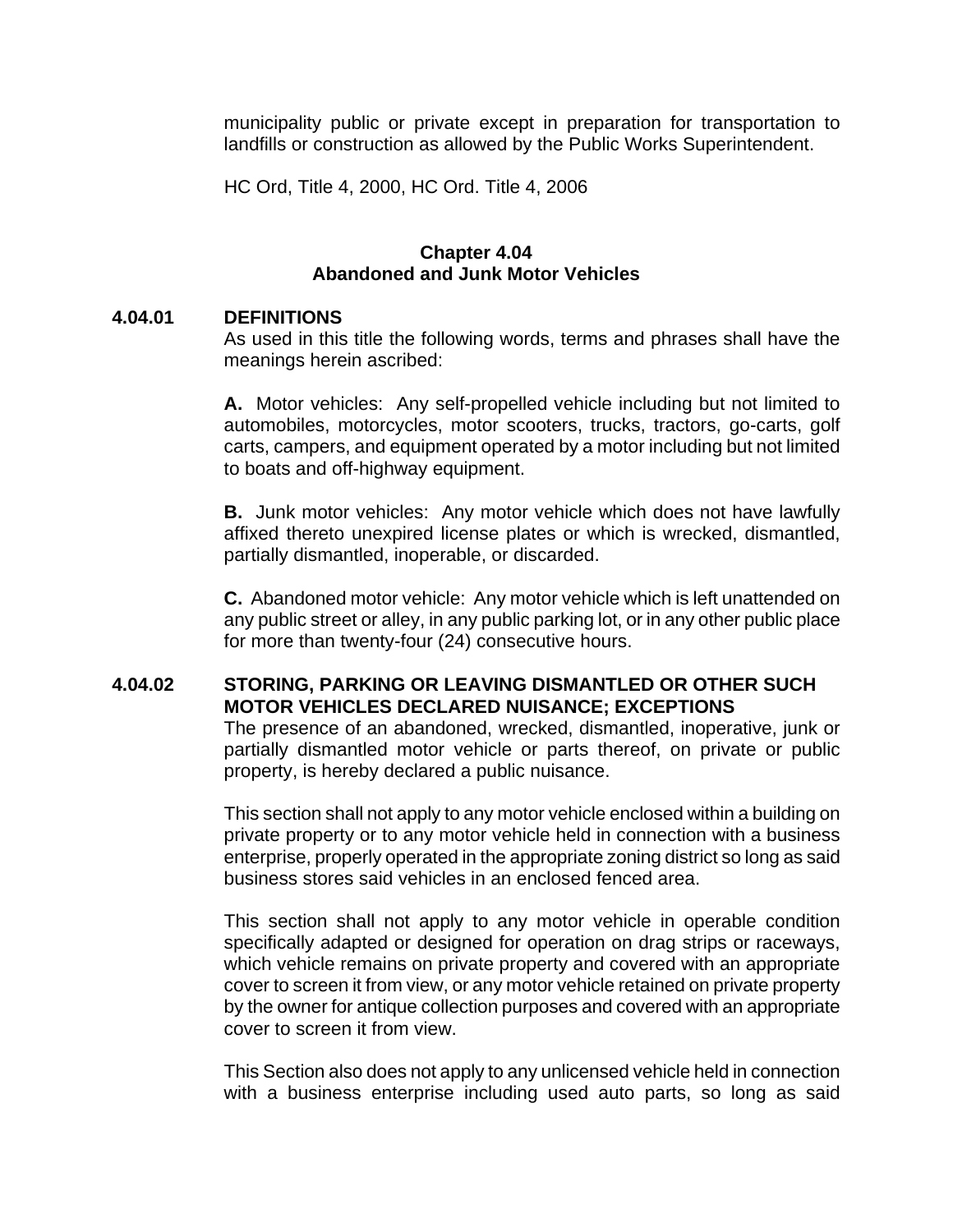business stores said vehicles in an enclosed fenced area.

# **A.** PLACES WHERE FENCES ARE REQUIRED

Any business storing vehicles or used auto parts shall be entirely enclosed by a fence eight (8) feet in height which shall be kept neatly painted in natural earth colors and in good repair at all times, and which will be constructed of a minimum of one inch (1") dimension rough or finished lumber or corrugated iron, so as to exclude such yard from public view. A period of sixty (60) days from the date of the passage of this ordinance is allowed the operators of such yards to construct the fence or fences required by this ordinance.

## **B.** ADVERTISEMENT ON FENCES

The fence enclosing such business shall not be used for bill posting or other advertising purposes, except that a space may be used for the advertisement of the business of the owner thereof as provided by the sign ordinance set forth in Hill City Ordinance 9.15. Where such yard fronts on more than one street, the use of space for advertising herein permitted shall extend to each street on which the yard abuts.

### **C.** CONTENTS NOT TO EXTEND ABOVE THE HEIGHT OF THE FENCE

Any person or business storing motor vehicles and used auto parts shall not place or deposit the contents to a height greater than the height of the fence surrounding it.

## **4.04.03 STORING, PARKING, OR LEAVING DISMANTLED OR OTHER SUCH MOTOR VEHICLES ON PUBLIC PROPERTY PROHIBITED**

No person shall park, store, leave or permit the parking, storing or leaving of any abandoned or junk motor vehicle of any kind, whether attended or not, upon any public property within the city.

#### **4.04.04 REMOVAL**

Whenever any law enforcement officer finds an abandoned motor vehicle or junk motor vehicle on public property he shall place a written notice on the vehicle that it will be removed to a garage or place of safety unless the owner removes the vehicle from public property within twenty-four (24) hours of the giving of the notice. After the expiration of the twenty-four-hour period, the vehicle may be removed by the removal agency to a garage or place of safety. Nothing in this section precludes the law enforcement department from immediately removing a motor vehicle which causes an obstruction or hazard to traffic.

HC Ord Title 4, 2000, HC Ord Title 4, 2006

## **4.04.05 NOTICE TO OWNER**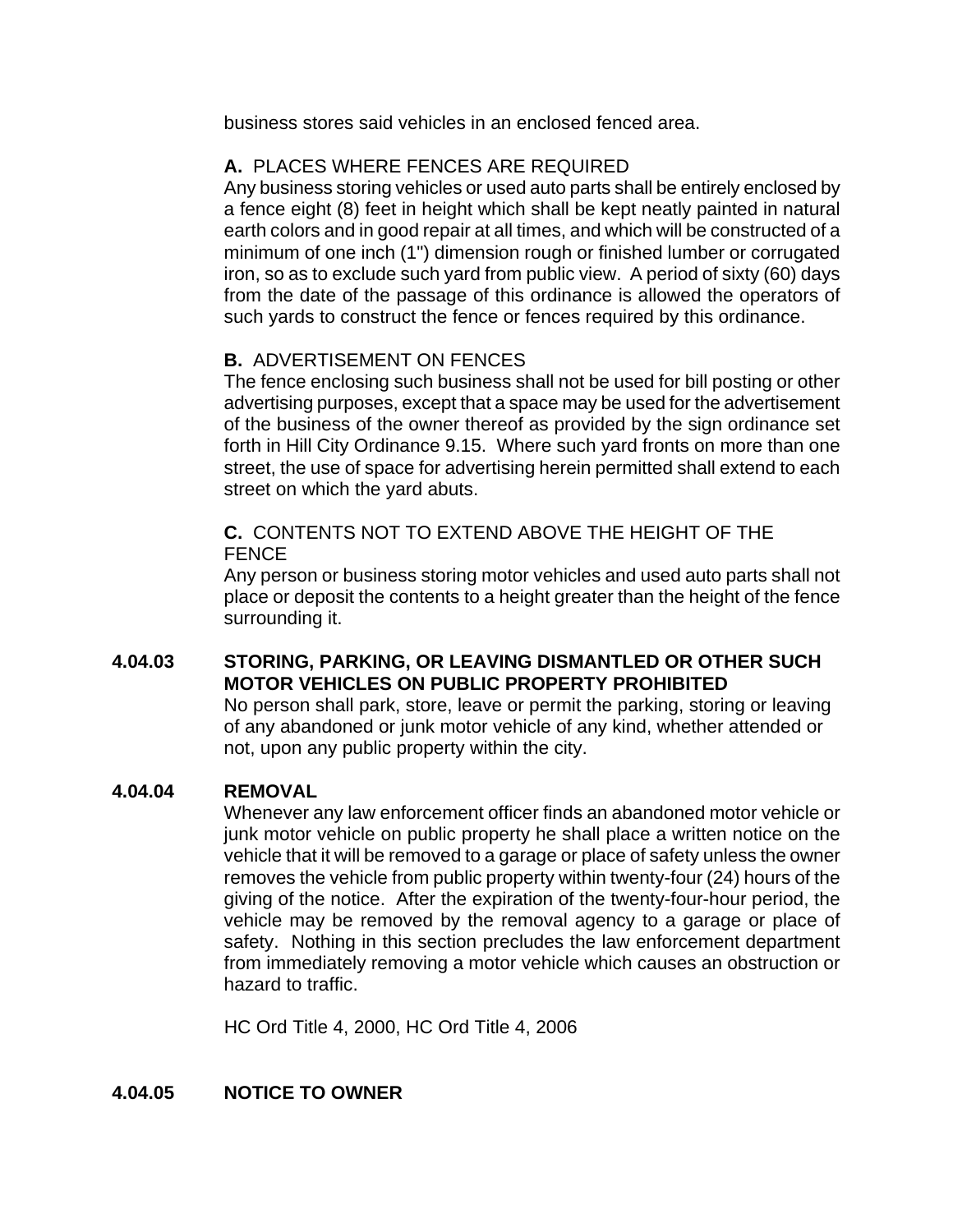It shall be the duty of the law enforcement department to notify, by certified or registered mail, the registered owner, and if encumbered, the lien holder, of the removal, storage and present location of any motor vehicle removed under the provisions of this title and that the vehicle can be recovered by payment incident to its removal and storage.

HC Ord. Title 4, 2000, HC Ord Title 4, 2006

#### **4.04.06 DUTY OF PRIVATE PROPERTY OWNERS**

No person owning, in charge of, or in control of any real property within the city, whether as owner, tenant, occupant, lessee or otherwise, shall allow any abandoned or junk motor vehicle of any kind to remain on such property longer than thirty (30) days.

HC Ord. Title 4,2000, HC Ord. Title 4, 2006

#### **4.04.07 NOTICE TO REMOVE**

Whenever it comes to the attention of the law enforcement department that any person has an abandoned or junk motor vehicle on his property, a notice in writing shall be served by certified mail upon such person ordering the removal of such motor vehicle. The notice shall contain the request for removal within thirty (30) days after the mailing of such notice, and the notice shall advise that failure to comply with the notice to remove shall be a violation of this title.

Upon failure, neglect or refusal of any owner to comply with the notice provided within thirty (30) days after receipt of the mailing thereof, the City is empowered to provide for the removal of such motor vehicle and defray the cost of such removal by a special assessment against the owner of said property. This cost will be submitted to the County Auditor as a special assessment for collection and monies received will be reverted back to the municipality according to the procedures for special assessments.

Law Enforcement is also authorized to issue a notice of violation of this ordinance by written complaint.

HC Ord Title 4, 2000, HC Ord. Title 4, 2006

#### **4.04.08 RACING OR ANTIQUE VEHICLES**

No owner or occupant of private property shall have an uncovered motor vehicle in operating condition specifically adopted or designed for operation on drag strips or raceways or an uncovered motor vehicle retained on private property for antique collection purposes.

HC Ord. Title 4, 2000, HC Ord. Title 4, 2006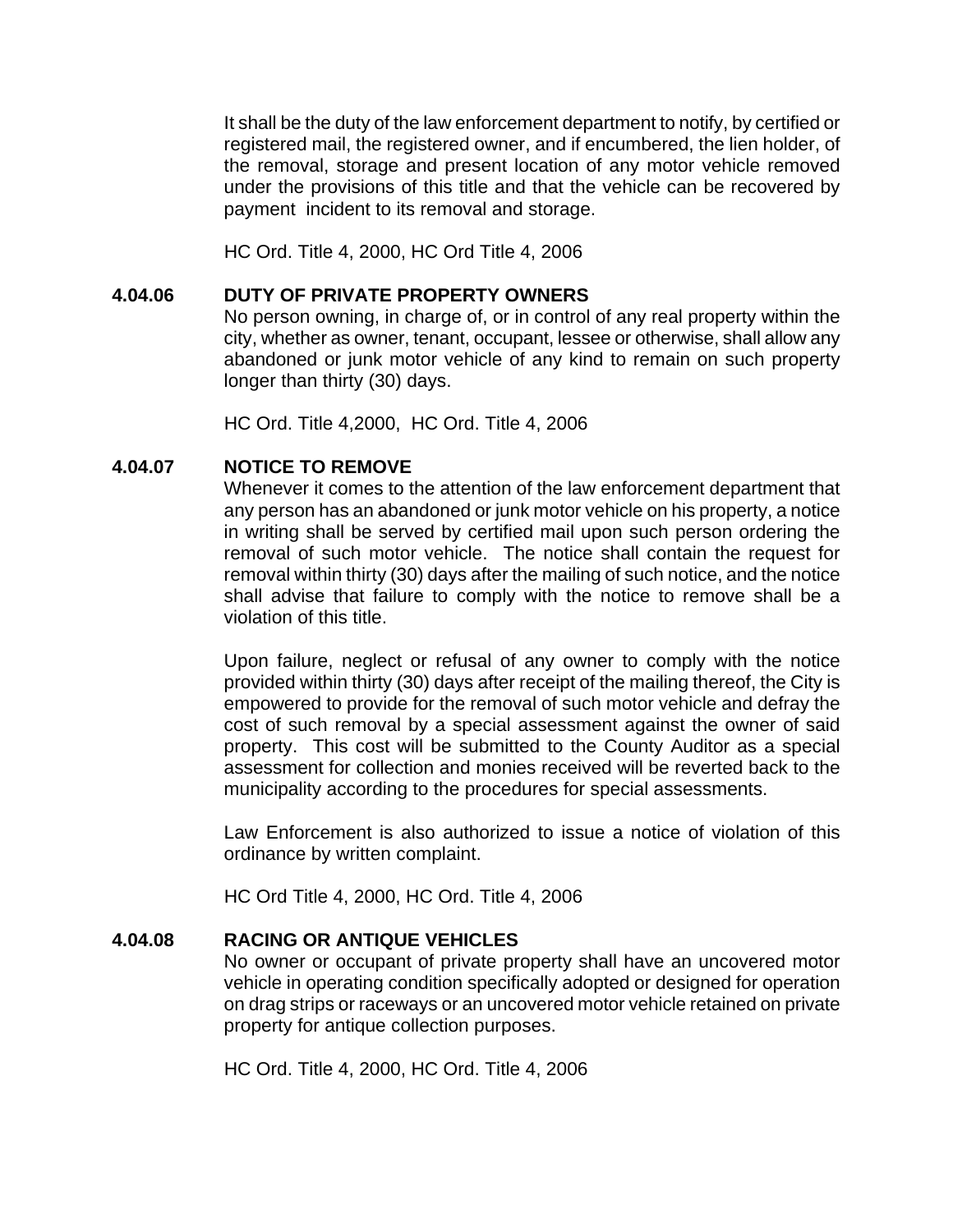#### **4.04.09 PENALTY**

 Any person violating any of the provisions of this article shall be guilty of a misdemeanor, and upon conviction shall be subject to a fine of not more than two hundred dollars (\$200.00).

#### **4.04.10 NUISANCES PROHIBITED**

**A.** No person or persons, owner, occupant, or person in charge of any house, building, lot or premises, in any area in the city, shall create, maintain, or commit, or permit to be created, maintained, or committed, any public nuisance as defined in subsection B), or as enumerated in subsection C) of this section.

**B.** Within the meaning of this section, a public nuisance consists in unlawfully doing an act, or omitting to perform a duty, within the corporate limits of the city, or in any public grounds, or parks belonging to the city, or within one mile of the corporate limits of the city not within another municipality, which act or omission either:

1. Annoys, injures, or endangers the comfort, repose, health, or safety of others; or

2. Offends decency; or

3. Unlawfully interfered with, obstructs, or tends to obstruct, or renders dangerous for passage any lake or navigable river, bay, stream, canal, or basin, or any public park, square, street or highway; or

4. In any way renders other persons insecure in life, or in the use of property; and which affects at the same time an entire community or neighborhood, or any considerable number of persons, although the extent of the annoyance or damage inflicted upon the individuals may be unequal.

**C.** Prohibited nuisances shall include, but are not limited to, the following enumerations, which are hereby deemed and declared nuisances:

1. Household waste including but not limited to items such as papers, rags, trash, garbage, discarded clothing, shoes, curtains, linen, and other apparel, tin cans, aluminum cans, plastic containers, glass containers, cleaning utensils, cooking utensils, and discarded household fixtures, when such items are stored, collected, piled, or kept on private or public property, and in view of adjacent properties or public right-of-ways.

2. Used building materials and waste, including but not limited to,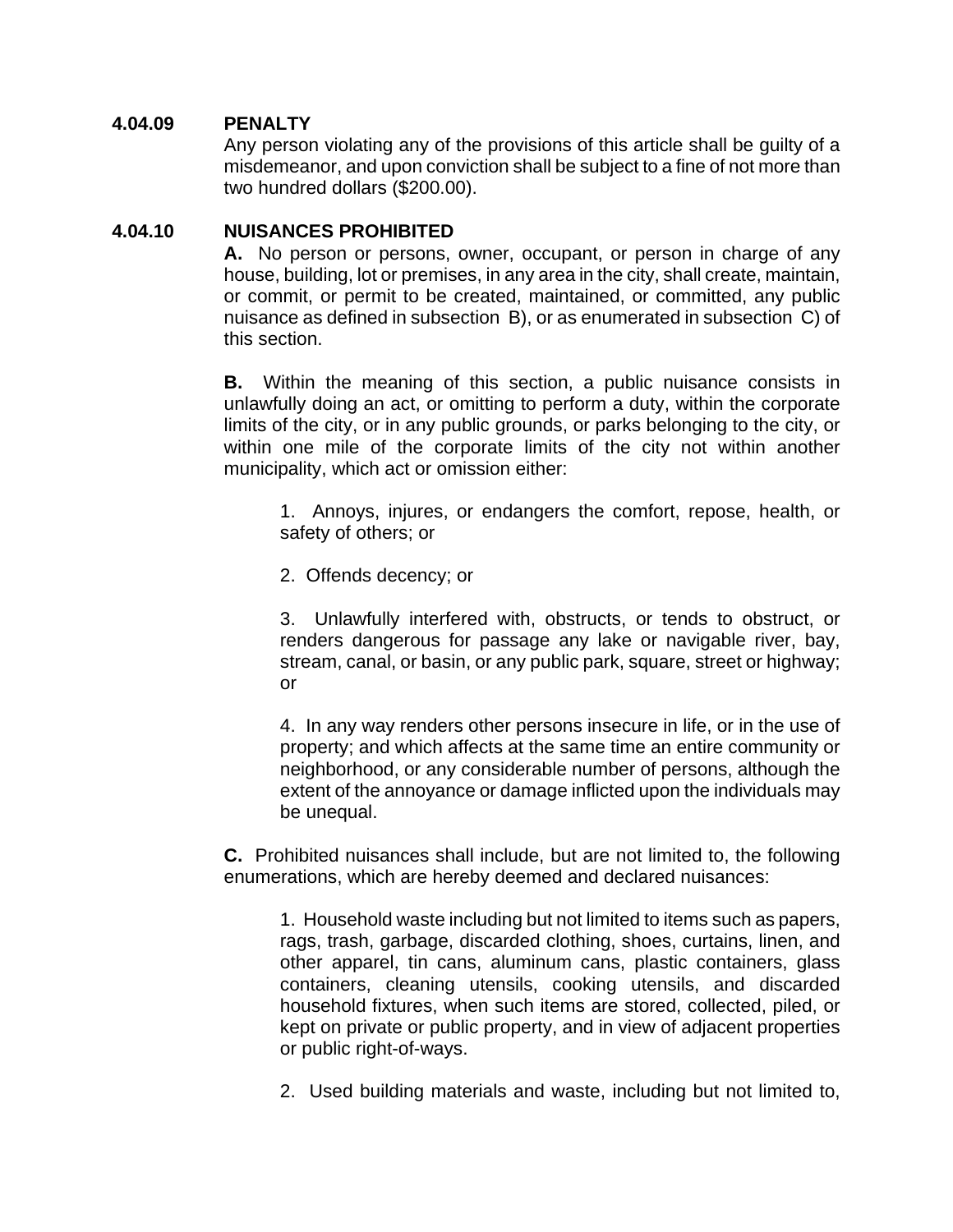such items as lumber, plaster, old iron or other metal, concrete, brick and tile, piles of rock, sand, dirt, or gravel when not used for landscaping purposes, doors, windows, and scrap or salvage building materials, when such items are stored, collected, piled, or kept and are not stored inside a building; except for building materials that are temporarily stored for work on the premises authorized by a valid building permit obtained for the premises and in compliance with City of Hill City Ordinances provided that such used or waste building materials shall not remain on the premises more than thirty (30) days after the expiration of the building permit.

3. Household appliances, fixtures, and furniture including but not limited to items such as stoves, refrigerators, freezers, sinks, cabinets and other kitchen appliances, bedroom furniture, mattresses, tables, chairs, clothes washing and drying machines, bathroom appliances and fixtures, light fixtures, washtubs, when such items are stored, collected, piled, or kept and are not stored inside a building; except that patio furniture or other furniture designed for outdoor use shall not constitute a nuisance when kept in a residential area and in view of adjacent properties or public right-of-ways.

4. Dismantled motor vehicles, motor vehicle bodies, and disassembled parts thereof, disassembled bicycles and bicycle parts, and other mechanical machines or motors or parts thereof when such items are stored inside a building, in compliance with section 1 and 2 of the Ordinances of the City of Hill City regarding Abandoned and Junk Motor Vehicles set forth above.

5. Carcasses of animals and hides. All carcasses of animals remaining exposed one hour after death, excepting legally caught and tagged game, and all green or salted hides left deposited in any open place.

6. Liquid refuse. All slop, foul or chemically polluted water, liquor or beer washings, all filth, refuse or offal, discharged through drains or spouts or otherwise thrown or deposited in or upon any street, alley, sidewalk, public way, lot, park, public square, public enclosure, or any pond or pool of water.

7. Vegetables or vegetable matters emitting noxious odors. All vegetables, vegetable matters, or other articles that emit or cause an offensive, noxious or disagreeable smell or odor; and any compost pile which is of such a nature as to spread or harbor disease, emit unpleasant odors or harmful gas, or attract rodents, vermin, or other disease carrying pests, animals, or insects, except that the presence of earthworms in a compost pile shall not constitute a nuisance.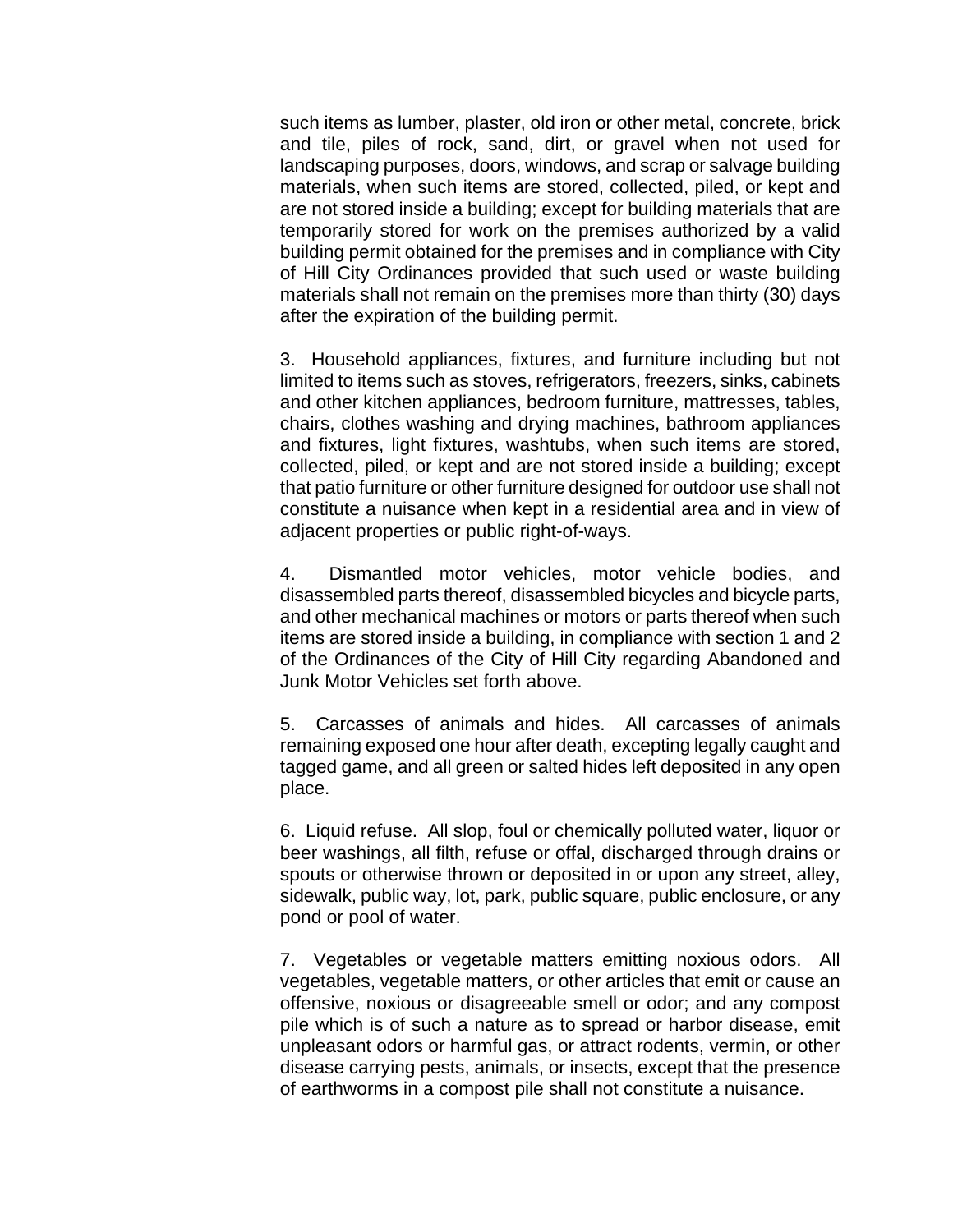8. Weeds and tall grass.

9. Any other condition the City Council shall deem and declare to be a nuisance.

**D.** Nuisance appeal procedure. Any declaration by the City Council of a public nuisance pursuant to Subsection 9 of this Ordinance may be appealed to the City Council, in writing, within fifteen (15) days after said violator is notified by certified mail of such declared nuisance. Written notice of appeal shall be submitted to the City Finance Officer, P.O. Box 395, Hill City, South Dakota, 57745. Appeals shall be heard at the next meeting of the City Council. The City Council shall have the power, in passing on appeals, to authorize such exception from this title as will not be contrary to the public interest and so that the intent of this section shall be observed.

**E.** Citation for all other nuisances: Law Enforcement is authorized to issue a written complaint for any other nuisance as enumerated above, other than those declared nuisances by City Council.

HC Ord. Title 4, 2000, HC Ord Title 4, 2006

#### **04.04.11 PENTALTY AND REMEDIES FOR NUISANCES**

**A.** In addition to the abatement remedies prescribed in this Ordinance, any person convicted of maintaining any nuisance in violation of any provision of this title shall be punished as prescribed in 4.06 unless otherwise specifically provided, and a separate offense shall be deemed committed on each day during or on which a violation occurs or continues and after said violator has exhausted any appeal of declared nuisance.

**B.** The remedies against a public nuisance, in addition to those prescribed herein, shall be those prescribed by state law.

**C.** A public nuisance may be abated without civil action by the City of Hill City or officer authorized thereto by law. Any private person may likewise abate a public nuisance which is specially injurious to him or any private nuisance injurious to him in any manner by removing or, if necessary, destroying that which constitutes the nuisance, without committing a breach of the peace or doing unnecessary injury. If a private nuisance results from a mere omission of the wrongdoer, and cannot be abated without entering upon his land, reasonable notice shall be given to him before entering to abate it. The City of Hill City may defray the cost of abating a public nuisance by taxing the cost thereof by special assessment against the real property on which the nuisance occurred, provide said special assessment to the County Auditor, and recover said special assessment according to the procedure for special assessments.